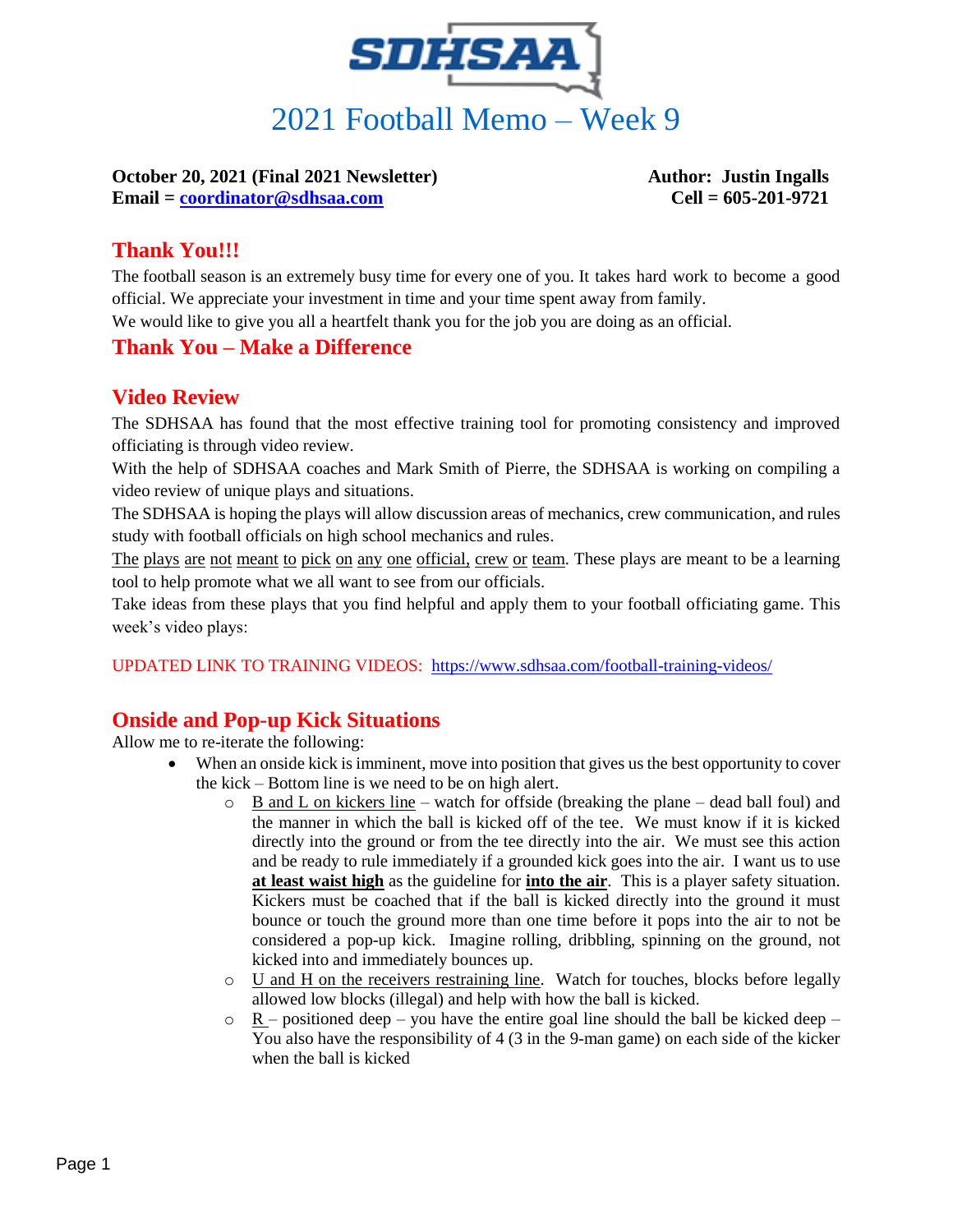

- **Rule 6-1-11 –** Review as a crew. Pop up kicks are illegal It is a dead ball foul if a free kick is immediately driven into the ground, strikes the ground once and goes into the air in the manner of the ball being kicked directly off of the tee (pop-up kick) (2-24-10, 6-1-11). If the ball is kicked directly off of the tee and into the air (not grounded) the ball remains alive and the receiving team must be given an unobstructed opportunity to catch the untouched free kick. A fair catch signal can also be used by R and the kick/ball/play is dead immediately when possessed (not simply touched).
- **Rule 2-24-10 (NFHS Football Rules Book 2021)** 
	- $\circ$  A pop-up kick is a free kick in which the kicker drives the ball immediately into the ground, the ball strikes the ground once and goes into the air in the manner of a ball kicked directly off the tee
- **Rule 6-11-1 (NFHS Football Rules Book 2021)**
	- o A pop-up kick is illegal
- **Penalty** 
	- $\circ$  The ball is immediately dead when a pop-up kick is made. Team K is penalized five yards and will re-kick

#### **Great Mechanicis**

Good mechanics make the difference between a football game that is well officiated and one that is not. It is one thing to know the rules, but another to know where to position yourself on the field, what to look at and then, how to interpret what you observe.

Movement and compromise are the characteristics of football officiating. Twenty-two or eighteen players moving around, competing for space and position; the officials must utilize hustle, angles, distance and planned compromises to observe and control the action.

This newsletter will deal with mechanics based on the National Federation Officials Manual.

#### **Prior To Starting the Game**

All officials shall observe players in their pregame warm-ups. If an official observes any equipment violations, including but not limited to an exposed knee, he shall verbally notify the Head Coach, and the player(s) shall not be allowed to participate in the subsequent game until correction has been made. Officials are encouraged to use preventive officiating techniques and good communication skills to avoid unnecessary penalties throughout the game.

#### **Insights and Notes from our Observers**

Thank you observers – nearly 90% of our crews have been observed at least one time – we will keep the observation program going throught the post season games

- Count players on every down, no "me too" signals recount anytime you have to
- Make an incomplete pass bounce twice before you blow the whistle, patience
- Keep your head up after the play has ended, be aware of what happens around you, great dead ball officiating is a must
- Officiate your keys every down, be knowledgeable of down and distance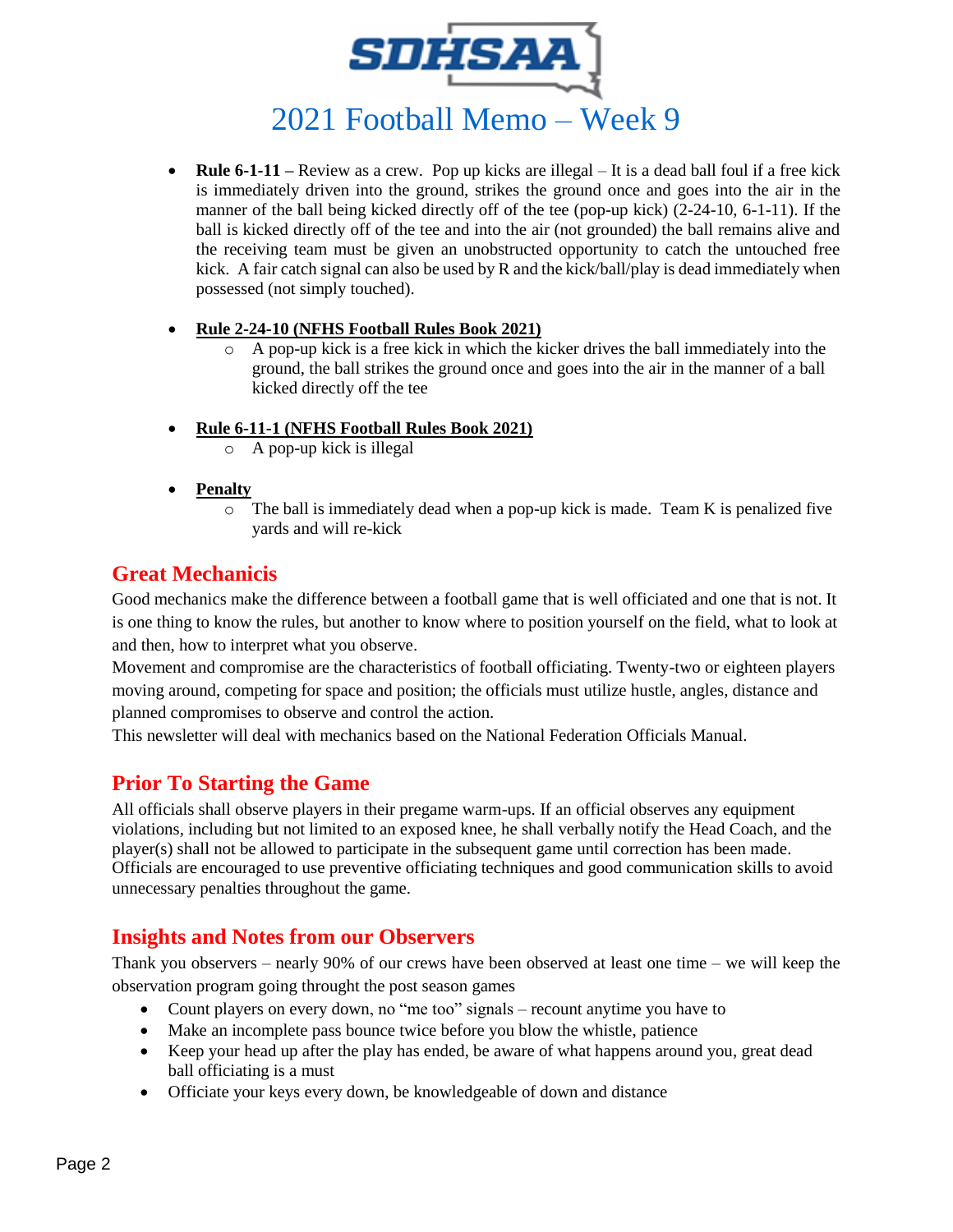

- Communicate and make every effort to get it right on the field
- See Leather—See Leather—See Leather, before blowing the whistle
- Slow Whistle, Slow Flag, Slow Bean Bag
- Wings—run between hash marks—let the ball carrier take you up the field
- When play goes out of bounds on your side of the field—turn all the way to face out of bounds area to view player action—your primary responsibility is the out of bounds spot and safety of players who have went out of bounds. Once those two responsibilities have been satisfied then – and only then – do we worry about getting a football back onto the field
- Don't ever toss a ball to a wing official to place the ball for a measurement. The ball should be taken/run over to the wing official and so they can place it at their feet for the measurement.
- See the whole play when calling an infraction. Make the fouls be solid before making a call
- Signal professionally incomplete or "no good" sign should be given at chest level.
- Tuck your flags in. Do not give the impression of looking for trouble.
- Continue to officiate after throwing the flag.
- Square up when marking forward progress
- Linesmen, don't look back over your shoulder to see if the player achieved the line-to-gain. The line judge should stop the clock if he feels player has reached the line-to-gain. Know the line to gain yard line
- When an offensive player's forward progress has stopped and the defense starts driving the player backwards, get on the whistle, and get the play stopped
- Use bean bag on fumbles beanbag fumbles, not a backward pass a snap is a backward pass
- Wings—inside five yard going in or going out first move is to the goal line
- Wings—Don't ever give up the goal line. If you are responsible for the goal line—hold your position. You may have to back off for safety or perspective but never give it up if there is the possibility of it coming into play

#### **Motion**

Double wing formation: If both backs go in motion at the same time and have not made any movement that simulates the beginning of a play the play would continue because both backs could stop --reset--and remain motionless for one second before the snap which makes the play legal.

If both backs are still in motion or if one back stops and the other stays in motion you would have an illegal shift foul at the snap which is a live ball foul that carries a five-yard penalty from the previous spot. The defensive team could accept the five-yard penalty from the previous spot and replay the down or decline the penalty and take the result of the play.

The philosophy is some acts can be corrected before the snap and are not a foul until the ball is snapped.

#### **Officials Preparation**

Preparation and concentration are most important for great high school football officiating. The SDHSAA asks and expects those two things each game from each and every official. Preparation begins prior to game day and escalates when you arrive at the game site. Pre-game preparations are important. Each official must be adept at reading his keys on each and every play. Breakdowns in this area cannot be tolerated as a breakdown in one position leads to a breakdown for the entire crew.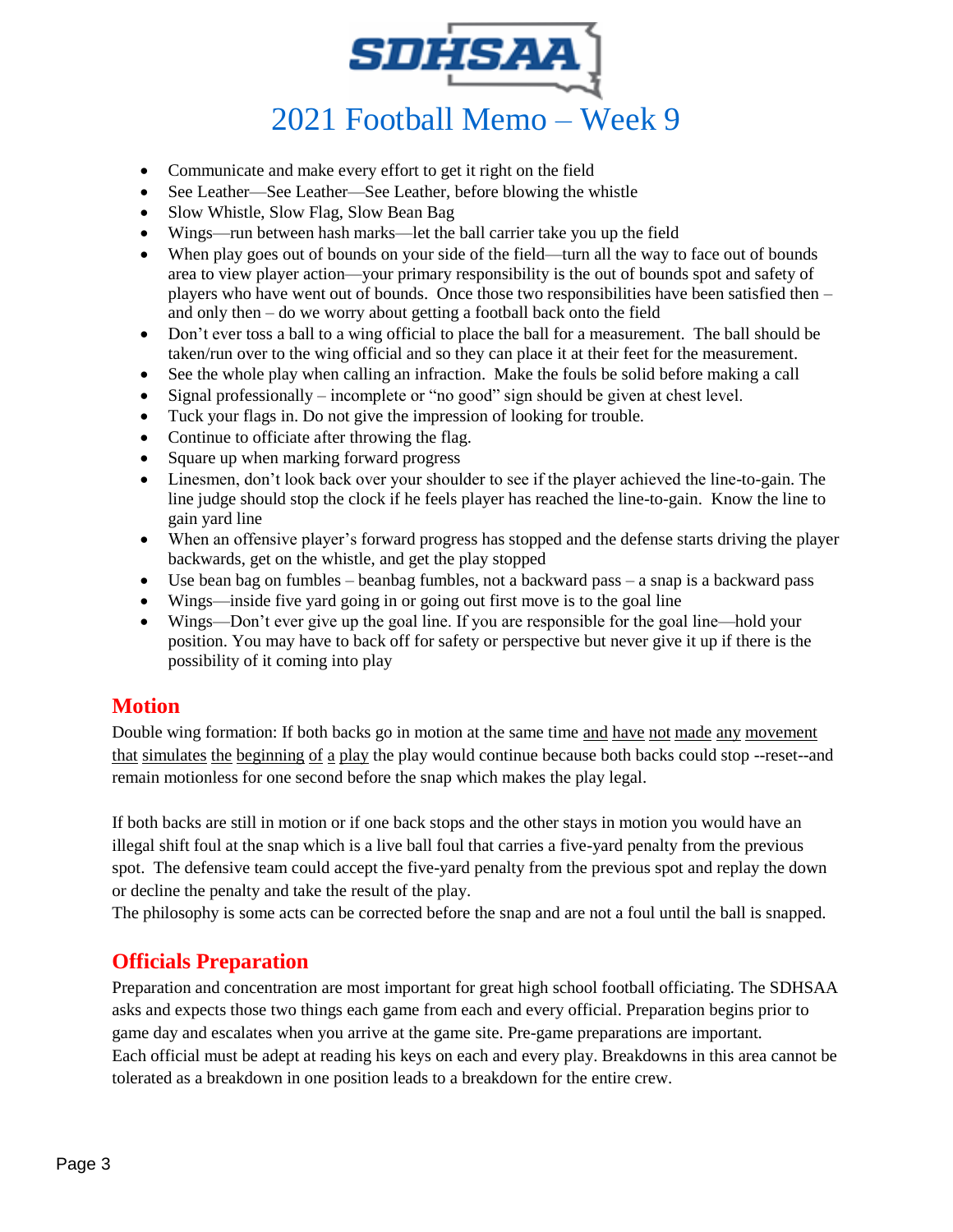

Before the ball is snapped each official has specific duties that must be performed. Failure to do so may provide an unfair advantage for one team or inhibit the crew's ability to cover a play correctly. Basic positions may vary depending upon play situations, team formations, the field and weather conditions.

## **Awarded First Down**

Fouls by Team B that give Team A an automatic first down are roughing the kicker or holder, roughing the passer, and roughing the snapper.

## **Loss of Down**

Fouls by Team A that include loss of right to replay a down are illegally handing the ball forward; illegal forward pass; and illegal touching of forward pass by an ineligble receiver

## **Offensive pass interference and defensive pass interference are not automatic first downs**

## **Officials Quiz 2021**

Question 1: On third and seven, A17 rolls out and is two yards behind the neutral zone when he throws a backward pass to A41 who muffs the ball. While the ball is in the air an official sounds his whistle. What are Team A's options?

Question 2: Fourth and 10 at Team K's 40-yard line. K23's punt hits K88 in the leg on Team R's 35-yard line. R48 dives for the ball but muffs it. Anticipating a recovery, the back judge inadvertently blows his whistle when the ball is on Team R's 30-yard line. What is the ruling?

Question 3: On a third down play, A43 fumbles short of the line-to-gain. The ball crosses the line-to-gain before going out of bounds, last touched by B41. Does Team A have a first down?

Question 4: Fourth and three at Team R's 20-yard line. As Team K kicks a successful field goal, R72 slaps K66 in the head at the line of scrimmage. What options for enforcement does Team K have?

Question 5: First and 10 from Team A's 30-yard line. A12 throws a backward pass to halfback A33. The ball bounces off A12's helmet, hits the ground at Team A's 32-yard line and rolls to a stop. Since the ball hit the ground beyond the line of scrimmage is that an incomplete forward pass?

Question 6: The game clock is stopped because A45 is bleeding. Team A is then granted a charged timeout. A45 receives medical treatment and the wound is properly covered. Does A45 have to leave game?

Question 7: First and 10 for Team A at its own 20-yard line. A65 is flagged for blocking below the waist at Team A's 16-yard line. Runner A23 is downed at Team A's 10-yard line. The Team B accepts the penalty. Where is the penalty enforced?